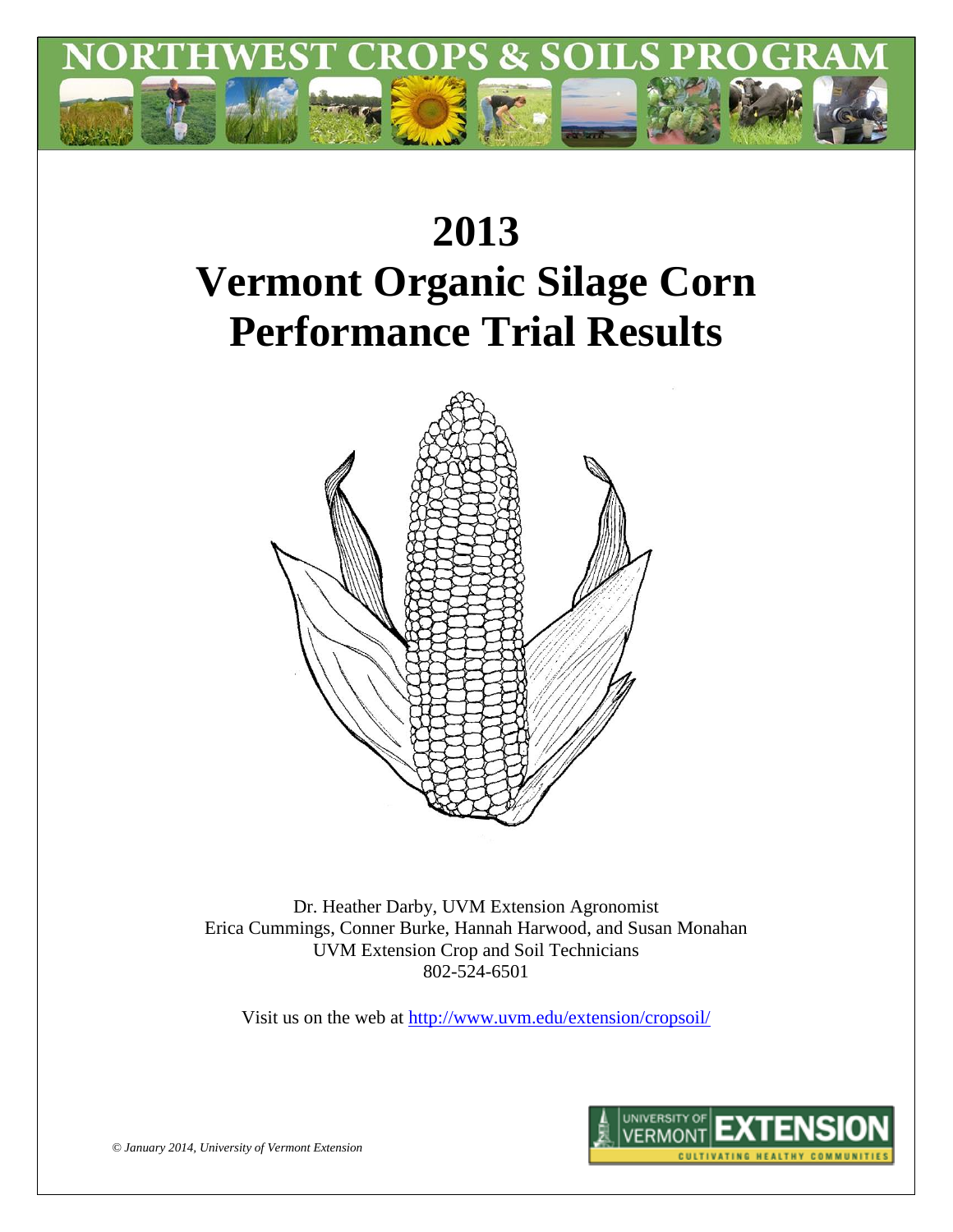#### **2013 VERMONT ORGANIC SILAGE CORN PERFORMANCE TRIAL RESULTS Dr. Heather Darby, University of Vermont Extension [heather.darby\[at\]uvm.edu](mailto:heather.darby@uvm.edu?subject=2012%20Short%20Season%20Corn%20Report)**

In 2013, the University of Vermont Extension conducted an organic silage corn variety trial. The purpose of the study was to provide unbiased performance comparisons of commercially available organic silage corn varieties. It is important to remember, however, that the data presented are from a replicated research trial from only one location in Vermont and represent only one season. The 2013 growing season was a challenging season for corn production and hence the results were less than favorable. However varieties that were able to thrive in these adverse conditions would likely be varieties that could produce well in a variety of conditions. Crop performance data from additional tests in different locations and over several years should be compared before making varietal selections.

# **MATERIALS AND METHODS**

In 2013, an organic corn silage performance trial was conducted at the Borderview Research Farm in Alburgh, VT. The trial site was certified organic by Vermont Organic Farmers, LLC. Several seed companies and farmers submitted varieties for evaluation (Table 1). The organic corn grown at the Alburgh site had relative maturities (RM) ranging between 77-104 days. The specific varieties and their RMs are listed in Table 2. Unfortunately, due to the poor conditions several varieties did not make it to harvest and are listed as crop failures in Table 2.

| rasic re-racionality companies and local contact miorination. |                               |                                        |  |  |  |  |  |  |
|---------------------------------------------------------------|-------------------------------|----------------------------------------|--|--|--|--|--|--|
| <b>Albert Lea Seed</b>                                        | <b>American Organic</b>       | <b>Blue River Hybrids Organic Seed</b> |  |  |  |  |  |  |
| 1414 West Main Street                                         | Art Scheele                   | <b>Boucher Fertilizer</b>              |  |  |  |  |  |  |
| PO Box 127                                                    | PO Box 385                    | 2343 Gore Road                         |  |  |  |  |  |  |
| Albert Lea, MN 56007                                          | Warren, IL 61087              | Highgate Center, VT 05459              |  |  |  |  |  |  |
| $(800)$ 352-5247                                              | $(866)$ 471-9465              | $(802) 868 - 3939$                     |  |  |  |  |  |  |
| <b>Cornell University</b>                                     | <b>Lakeview Organic Grain</b> |                                        |  |  |  |  |  |  |
| Dr. Margaret Smith                                            | Klaas & Mary-Howell Martens   |                                        |  |  |  |  |  |  |
| Dept. of Plant Breeding & Genetics                            | <b>Box 361</b>                |                                        |  |  |  |  |  |  |
| G42 Emerson Hall                                              | Penn Yan, NY 14527            |                                        |  |  |  |  |  |  |
| Ithaca, NY 14853                                              | $(315) 531 - 1038$            |                                        |  |  |  |  |  |  |
|                                                               |                               |                                        |  |  |  |  |  |  |

**Table 1. Participating companies and local contact information.**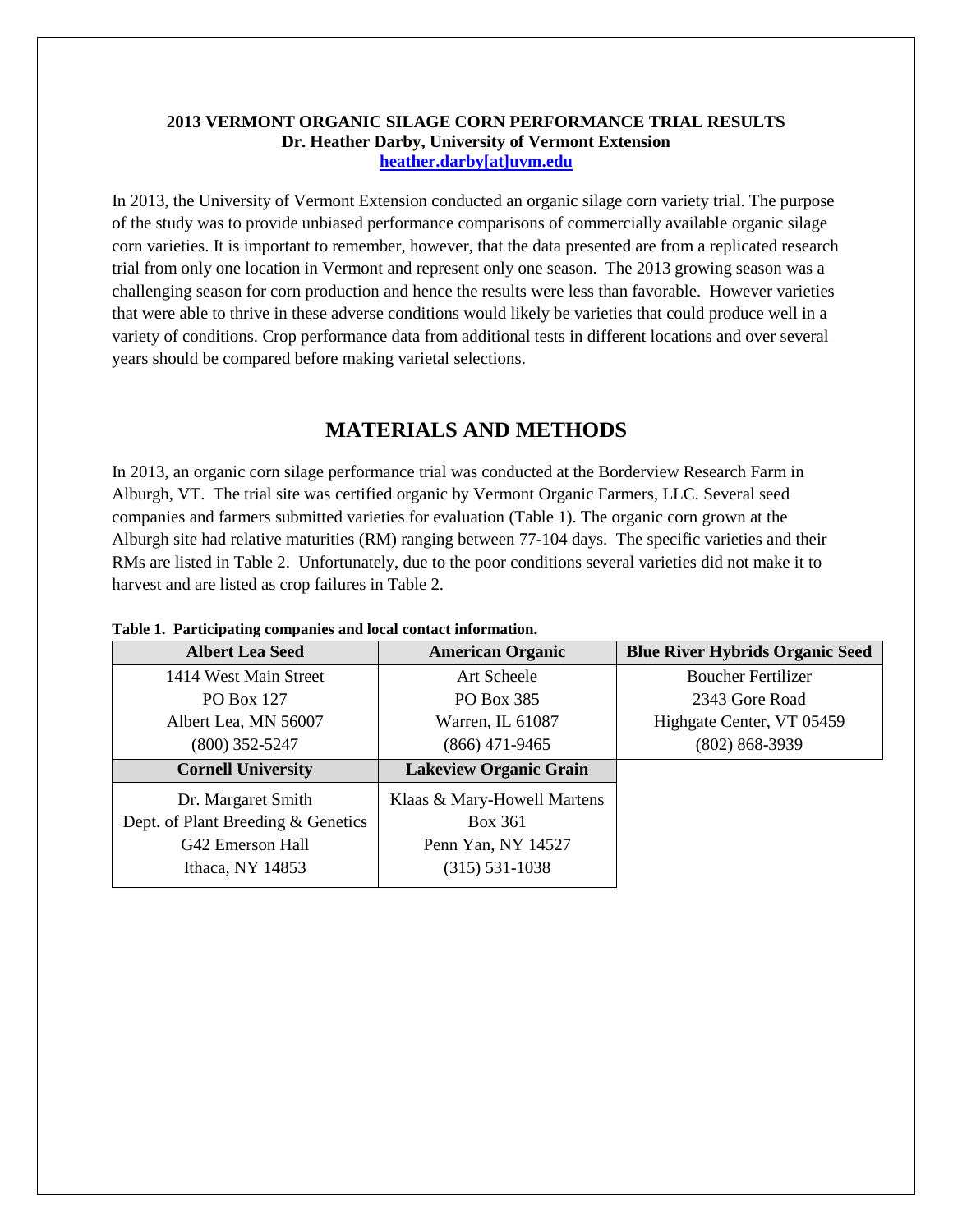| <b>Company</b>             | <b>Variety</b>       | RM (days)<br>Crop |                   | <b>Crop failure</b> |
|----------------------------|----------------------|-------------------|-------------------|---------------------|
| Albert Lea Seed            | 087-80N              | 80                | grain/silage corn | N <sub>0</sub>      |
| Albert Lea Seed            | <b>MF86</b>          | 86                | silage corn       | Yes                 |
| Albert Lea Seed            | 099-87N              | 87                | grain/silage corn | N <sub>o</sub>      |
| Albert Lea Seed            | Viking 079-96N       | 96                | silage corn       | N <sub>o</sub>      |
| Albert Lea Seed            | Viking 22-00         | 100               | silage corn       | N <sub>o</sub>      |
| Albert Lea Seed            | Viking 67-01N        | 101               | silage corn       | Yes                 |
| American Organic           | 1DP78                | 78                | grain/silage corn | Yes                 |
| American Organic           | 2G34                 | 84                | grain/silage corn | N <sub>o</sub>      |
| American Organic           | 2G88                 | 88                | grain/silage corn | N <sub>o</sub>      |
| American Organic           | X3G03                | 93                | grain/silage corn | N <sub>o</sub>      |
| American Organic           | 3G33                 | 97                | silage corn       | No                  |
| American Organic           | X99-56VP             | 99                | silage corn       | No                  |
| American Organic           | X104-62VP            |                   | silage corn       | N <sub>o</sub>      |
| 07M91<br><b>Blue River</b> |                      | 77                | grain/silage corn | No                  |
| <b>Blue River</b>          | 14A91                |                   | grain/silage corn | No                  |
| <b>Blue River</b>          | 23A71                |                   | grain/silage corn | Yes                 |
| <b>Blue River</b>          | 23L99                |                   | grain/silage corn | Yes                 |
| Cornell Univ.              | D2901                | 90                | silage corn       | Yes                 |
| Lakeview                   | <b>Wapsie Valley</b> | 85                | silage corn       | Yes                 |
| Lakeview                   | <b>VK13</b>          | 90                | silage corn       | Yes                 |

 **Table 2. Organic corn varieties evaluated in Alburgh, Vermont, 2013.**

The soil type at the Alburgh location was a Benson rocky silt loam (Table 3). Manure was applied at a rate of 7000 gallons per acre in the fall of 2012. The seedbed was spring disked followed by spike tooth harrow. The previous crop was summer annuals. Plots were 25' long and consisted of two 30-inch rows. They were planted with a John Deere 1750 planter on 5-Jun. The seeding rate was 36,000 seeds per acre. The plot design was a randomized complete block with three replications. Treatments were twenty varieties. In order to reduce weed pressure, the plots were tine-weeded on 20-Jun and cultivated on 5-Jul.

On 18-Oct the corn was harvested with a John Deere 2-row chopper, and the forage wagon was weighed on a scale. A subsample of the harvested material was collected, dried, ground, and then analyzed at the University of Vermont's Testing Laboratory, Burlington, VT, for quality analysis. Dry matter yields were calculated and then adjusted to 35% dry matter.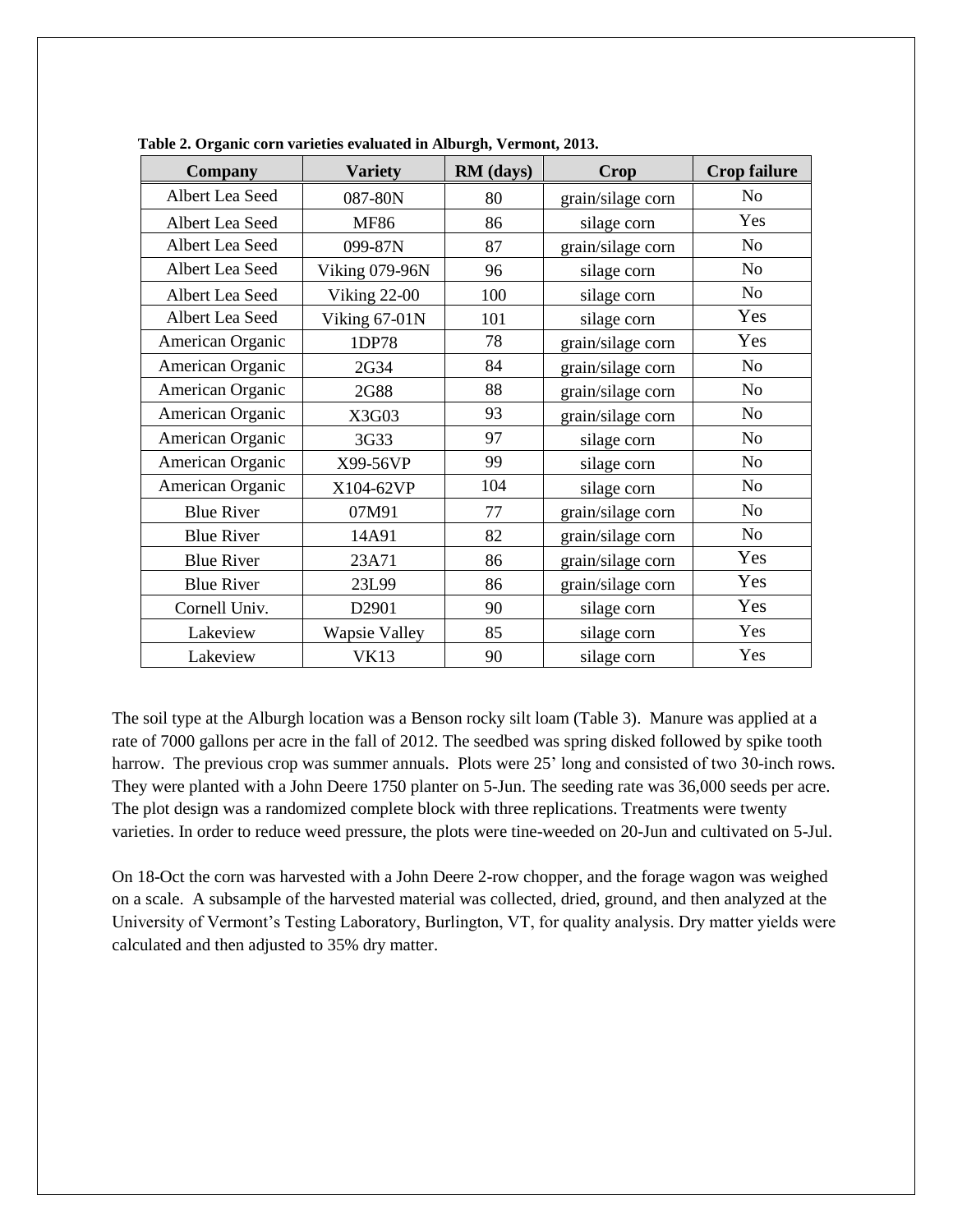|                                   | <b>Borderview Research Farm</b><br>Alburgh, VT |
|-----------------------------------|------------------------------------------------|
| Soil type                         | Benson rocky silt loam                         |
| Previous crop                     | Summer annuals                                 |
| Row width (in)                    | 30                                             |
| Plot size (ft)                    | 5 x 25                                         |
| Seeding rate (seeds/acre)         | 36,000                                         |
| Planting date                     | $5-J$ un                                       |
| Manure application (fall of 2012) | $7000$ gal/ac                                  |
| Tillage operations                | Spring disk, spike tooth harrow                |
| Row cultivation                   | $5-Jul$                                        |
| Additional weed control           | 20-Jun (tine-weeded)                           |
| Harvest date                      | 18-Oct                                         |

**Table 3. Organic silage corn variety trial information, Alburgh, Vermont, 2013.**

Silage quality was analyzed using the FOSS NIRS (near infrared reflectance spectroscopy) DS2500 Feed and Forage analyzer. Dried and coarsely ground plot samples were brought to the lab where they were reground using a cyclone sample mill (1mm screen) from the UDY Corporation. The samples were then analyzed using the FOSS NIRS DS2500 for crude protein (CP), starch, acid detergent fiber (ADF), neutral detergent fiber (NDF), 30-hour digestible NDF (NDFD), non-structural carbohydrates (NSC), total digestible nutrients (TDN), and milk per ton. Mixtures of true proteins, composed of amino acids, and nonprotein nitrogen make up the CP content of forages. The bulky characteristics of forage come from fiber. Forage feeding values are negatively associated with fiber since the less digestible portions of plants are contained in the fiber fraction. The detergent fiber analysis system separates forages into two parts: cell contents, which include sugars, starches, proteins, nonprotein nitrogen, fats and other highly digestible compounds; and the less digestible components found in the fiber fraction. The total fiber content of forage is contained in the neutral detergent fiber (NDF). Chemically, this fraction includes cellulose, hemicellulose, and lignin. Because of these chemical components and their association with the bulkiness of feeds, NDF is closely related to feed intake and rumen fill in cows. Recently, forage testing laboratories have begun to evaluate forages for NDF digestibility (NDFD). NDFD is the % of NDF that is digestible in 30 hours. Evaluation of forages and other feedstuffs for NDFD is being conducted to aid prediction of feed energy content and animal performance. Research has demonstrated that lactating dairy cows will eat more dry matter and produce more milk when fed forages with optimum NDFD. Forages with increased NDFD will result in higher energy values and, perhaps more importantly, increased forage intakes. Forage NDFD can range from 20 – 80% NDF.

Net energy of lactation ( $NE<sub>L</sub>$ ) is calculated based on concentrations of NDF and ADF. NE<sub>L</sub> can be used as a tool to determine the quality of a ration, but should not be considered the sole indicator of the quality of a feed, as  $NE<sub>L</sub>$  is affected by the quantity of a cow's dry matter intake, the speed at which her ration is consumed, the contents of the ration, feeding practices, the level of her production, and many other factors. Most labs calculate  $NE<sub>L</sub>$  at an intake of three times maintenance. Starch can also have an effect on  $NE<sub>L</sub>$ , where the greater the starch content, the higher the  $NE<sub>L</sub>$  (measured in Mcal per pound of silage), up to a certain point. High grain corn silage can have average starch values exceeding 40%, although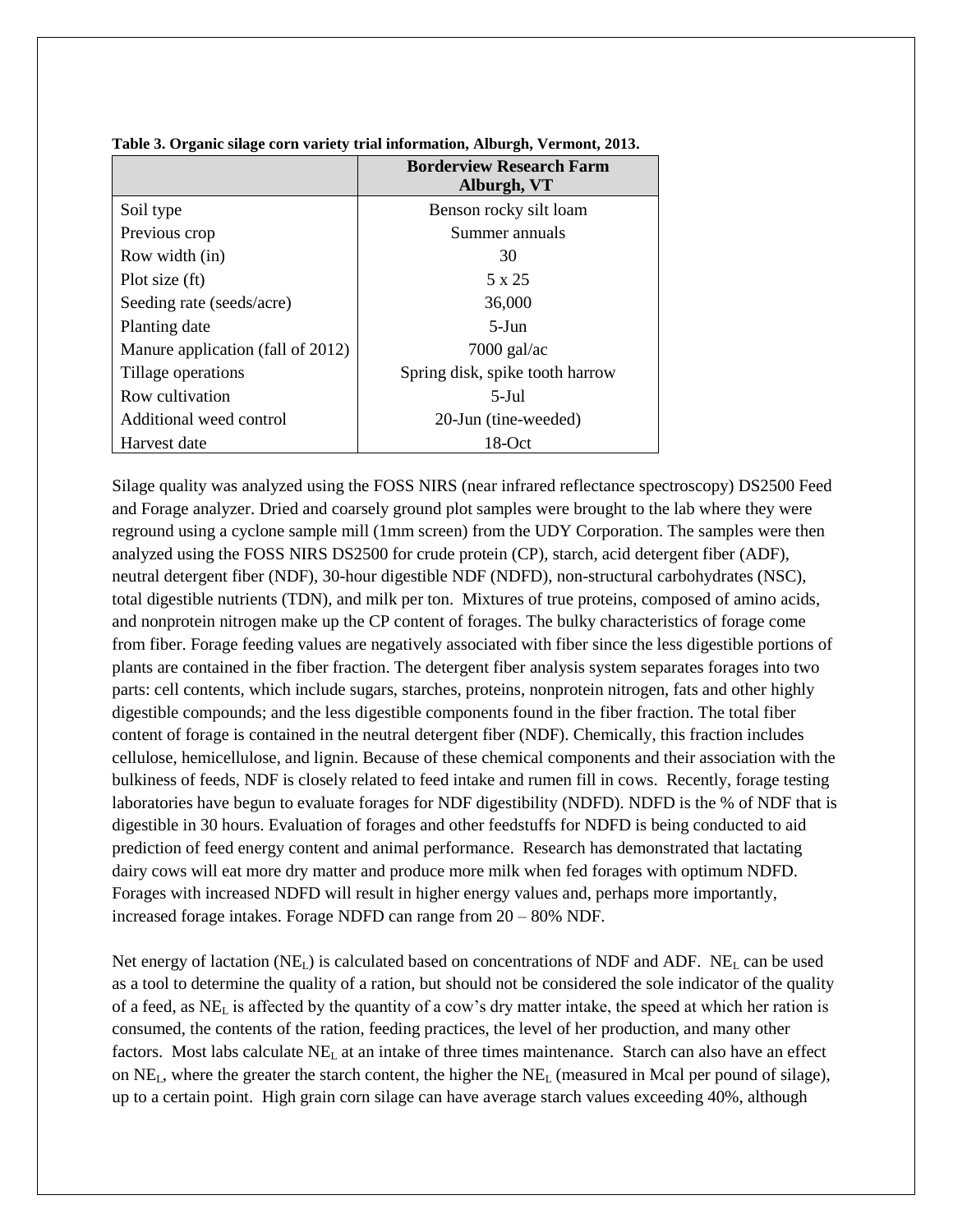levels greater than 30% are not considered to affect energy content, and might in fact have a negative impact on digestion. Starch levels vary from field to field, depending on growing conditions and variety.

Non-structural Carbohydrate (NSC) are simple carbohydrates, such as starches and sugars, stored inside the cell that can be rapidly and easily digested by the animal. NSC is considered to serve as a readily available energy source and should be in the 30-40% range, on a dry matter basis.

Total digestible nutrients (TDN) report the percentage of digestible material in silage. Total digestible nutrients are calculated from ADF and express the differences in digestible material between silages.

Milk per ton measures the pounds of milk that could be produced from a ton of silage. This value is generated by approximating a balanced ration meeting animal energy, protein, and fiber needs based on silage quality. The value is based on a standard cow weight and level of milk production. Milk per acre is calculated by multiplying the milk per ton value by silage dry matter yield. Therefore, milk per ton is an overall indicator of forage quality and milk per acre an indicator of forage yield and quality. Milk per ton and milk per acre calculations provide relative rankings of forage samples, but should not be considered as predictive of actual milk responses in specific situations for the following reasons:

- 1) Equations and calculations are simplified to reduce inputs for ease of use,
- 2) Farm to farm differences exist,
- 3) Genetic, dietary, and environmental differences affecting feed utilization are not considered.

Yield data and stand characteristics were analyzed using mixed model analysis using the mixed procedure of SAS (SAS Institute, 1999). Replications within trials were treated as random effects, and hybrids were treated as fixed. Hybrid mean comparisons were made using the Least Significant Difference (LSD) procedure when the F-test was considered significant  $(p<0.10)$ .

Variations in yield and quality can occur because of variations in genetics, soil, weather, and other growing conditions. Statistical analysis makes it possible to determine whether a difference among hybrids is real or whether it might have occurred due to other variations in the field. At the bottom of each table a LSD value is presented for each variable (i.e. yield). Least Significant Differences (LSDs) at the 0.10 level of significance are shown. Where the difference between two hybrids within a column is equal to or greater than the LSD value at the bottom of the column, you can be sure that for 9 out of 10 times, there is a real difference between the two hybrids. Hybrids that were not significantly lower in performance than the highest hybrid in a particular column are indicated with an asterisk. In the example below, hybrid C is significantly different from hybrid A but not from hybrid B. The difference between C

and B is equal to 1.5, which is less than the LSD value of 2.0. This means that these hybrids did not differ in yield. The difference between C and A is equal to 3.0, which is greater than the LSD value of 2.0. This means that the yields of these hybrids were significantly different from one another.

| <b>Hybrid</b> | Yield  |
|---------------|--------|
| A             | 6.0    |
| B             | $7.5*$ |
| C             | $9.0*$ |
| <b>LSD</b>    | 20     |

#### **RESULTS**

Weather data is recorded with a Davis Instrument Vantage PRO2 weather station, equipped with a WeatherLink data logger at Borderview Research Farm in Alburgh, VT. June was wetter than normal with an additional 5.54 inches (based on 1981-2010 data), however, July, August, September, and October all had less precipitation than normal (Table 4). June, August, and September had lower than normal average temperatures (based on 1981-2010 data). There were an accumulated 2089 Growing Degree Days (GDDs) at a base temperature of 50 degrees Fahrenheit. This was 76 more GDDs than the historical 30-year average for June-October.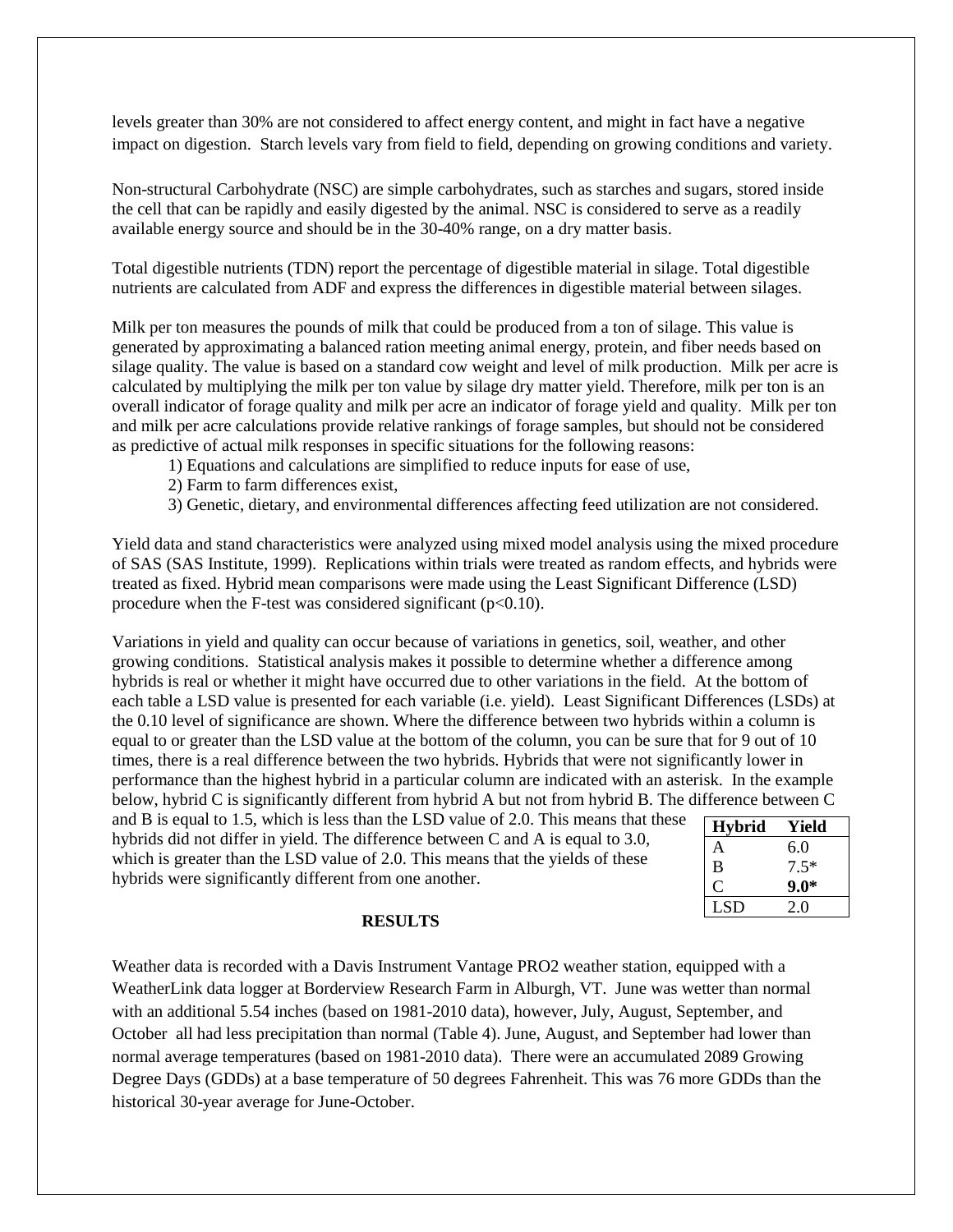| Alburgh, VT                       | June              | July    | August  | September | October         |
|-----------------------------------|-------------------|---------|---------|-----------|-----------------|
| Average temperature $(^{\circ}F)$ | 64.0              | 71.7    | 67.7    | 59.3      | 51.1            |
| Departure from normal             | $-1.80$           | 1.10    | $-1.10$ | $-1.30$   | 2.90            |
|                                   |                   |         |         |           |                 |
| Precipitation (inches)            | $9.23 \text{ }$ 1 | 1.89    | 2.41    | 2.20      | 2.39 $\Diamond$ |
| Departure from normal             | 5.54              | $-2.26$ | $-1.50$ | $-1.44$   | $-1.21$         |
|                                   |                   |         |         |           |                 |
| Growing Degree Days (base 50°F)   | 427               | 677     | 554     | 289       | 142             |
| Departure from normal             | $-47.0$           | 36.8    | $-27.2$ | $-28.7$   | 142             |

**Table 4. Summarized temperatures, precipitation, and growing degree days, Alburgh, Vermont, 2013.**

Based on weather data from a Davis Instruments Vantage Pro2 with WeatherLink data logger. Historical averages are for 30 years of NOAA data (1981-2010) from Burlington, VT.

ⱡ June 2013 precipitation data based on National Weather Service data from cooperative stations in South Hero, VT.

(http://www.nrcc.cornell.edu/page\_summaries.html)

◊ October 2013 precipitation data based on National Weather Service data from cooperative stations in Burlington, VT.

(http://www.nrcc.cornell.edu/page\_nowdata.html)

Yield and harvest dry matters (DM) results are listed in Table 5. Dry matter yields were calculated and then adjusted to 35% dry matter. The average yield for the organic silage corn trial was 13.1 tons acre<sup>-1</sup> at 35% DM. The American Organic variety 'X104-62VP' yielded significantly higher  $(17.0 \text{ tons ac}^{-1})$  than most other varieties evaluated (Table 5 and Figure 1). Other high yielding varieties include: Albert Lea Seed 'Viking 22-00' (17.0 tons ac<sup>-1</sup>), American Organic 'X3G03' (16.5 tons ac<sup>-1</sup>), and Albert Lea Seed 'Viking 079-96N' (15.1 tons acre<sup>-1</sup>). There were no significant differences in harvest dry matter (DM). The average harvest DM for the trial was 35.1% (or 64.9% moisture content). The lowest was the American Organic variety 'X99-56VP' at 29.4% DM, and the highest DM was the Blue River variety '07M91' at 41.4% DM.

| <b>Hybrid</b>         | <b>RM</b> | <b>Harvest</b><br>dry matter (DM) | <b>Yield</b><br>35% DM |
|-----------------------|-----------|-----------------------------------|------------------------|
|                       |           | %                                 | tons $ac^{-1}$         |
| 07M91                 | 77        | 41.4                              | 14.4                   |
| 087-80N               | 80        | 34.4                              | 9.9                    |
| 099-87N               | 87        | 34.0                              | 9.7                    |
| 14A91                 | 82        | 39.5                              | 11.2                   |
| 2G34                  | 84        | 38.0                              | 11.0                   |
| 2G88                  | 88        | 35.1                              | 9.6                    |
| 3G33                  | 97        | 35.2                              | 12.7                   |
| <b>Viking 22-00</b>   | 100       | 35.9                              | $17.0*$                |
| <b>Viking 079-96N</b> | 96        | 34.7                              | $15.1*$                |
| X104-62VP             | 104       | 32.5                              | $17.0*$                |
| X3G03                 | 93        | 30.6                              | $16.5*$                |
| X99-56VP              | 99        | 29.4                              | 12.7                   |
| LSD(0.10)             |           | <b>NS</b>                         | 2.5                    |
| Trial Mean            |           | 35.1                              | 13.1                   |

|  |  | Table 5. Harvest characteristics of 12 organic corn silage varieties - Alburgh, VT, 2013. |
|--|--|-------------------------------------------------------------------------------------------|
|  |  |                                                                                           |

\*Treatments indicated with an asterisk did not perform significantly lower than the top-performing treatment in a particular column.

Treatments shown in **bold** are of the highest value or top performing.

NS – No significant difference was determined between treatments.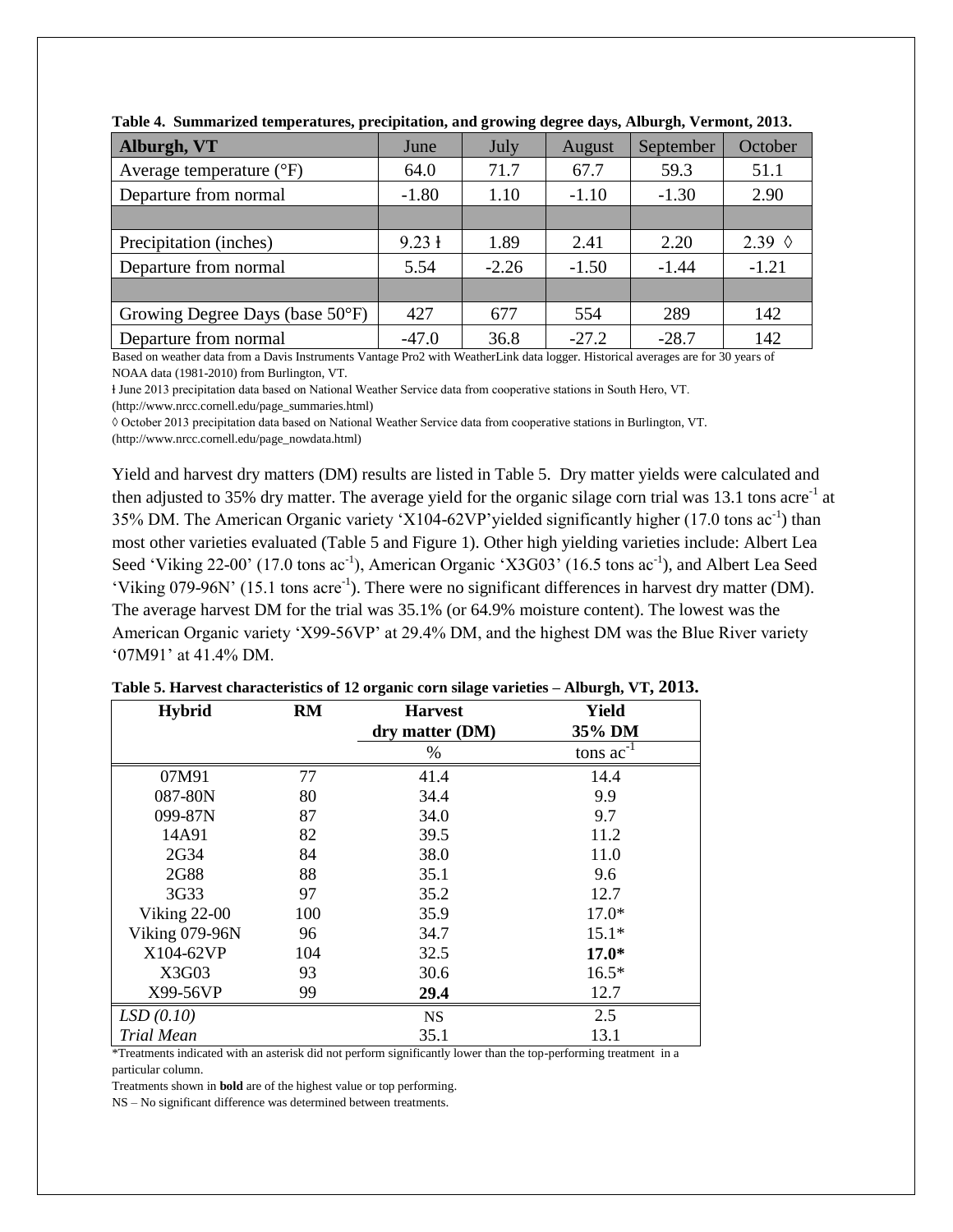

**Figure 1. Organic corn silage yields, Alburgh, Vermont.**  *Varieties with the same letter did not differ significantly in yield.*

The quality results for the twelve organic corn silage varieties are shown in Table 6. With the exception of Milk per acre<sup>-1</sup> (lbs) there were no significant differences in forage quality among the varieties evaluated. The organic silage corn variety 'Viking 22-00' (Albert Lea Seed) had the highest Milk per acre<sup>-1</sup> (15044 lbs). Other varieties with high Milk per acre<sup>-1</sup> include; the American Organic varieties 'X104-62VP' (13672 lbs) and 'X3G03' (13637 lbs), and the variety 'Viking 079-96N' (13557 lbs) from Albert Lea Seed. It's interesting to note, even though not significantly different, variety 2G34 (American Organic) had the lowest ADF and NDF, and had the highest NSC, TDN,  $NE<sub>L</sub>$ , and Milk per ton<sup>-1</sup> (lbs).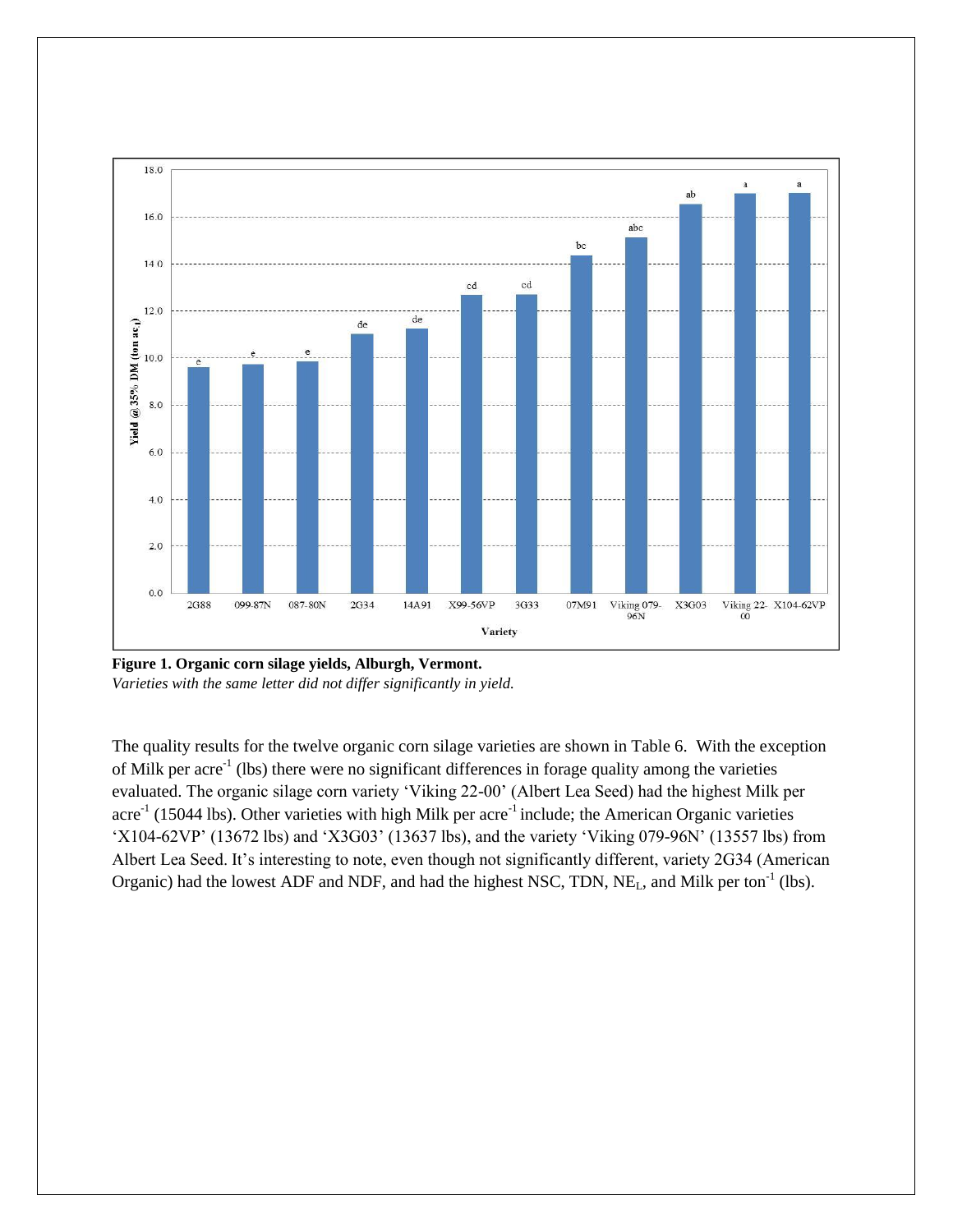| <b>Variety</b>      | RM  | Forage quality characteristics |           |            |             |           |            | <b>Milk</b> |                |                   |                      |
|---------------------|-----|--------------------------------|-----------|------------|-------------|-----------|------------|-------------|----------------|-------------------|----------------------|
|                     |     | CP                             | ADF       | <b>NDF</b> | <b>NDFD</b> | Starch    | <b>NSC</b> | <b>TDN</b>  | $NE_{L}$       | $\text{ton}^{-1}$ | $\mathrm{acre}^{-1}$ |
|                     |     | % of DM                        | % of DM   | % of DM    | % of NDF    | %         | %          | %           | Mcal $lb^{-1}$ | <b>lbs</b>        | lbs                  |
| 07M91               | 77  | 6.10                           | 26.3      | 44.8       | 59.4        | 28.2      | 29.1       | 68.1        | 0.70           | 2602              | 13089*               |
| 087-80N             | 80  | 5.43                           | 28.2      | 48.3       | 64.0        | 22.2      | 24.3       | 65.7        | 0.68           | 2506              | 8631                 |
| 099-87N             | 87  | 5.93                           | 31.0      | 52.0       | 64.8        | 17.6      | 22.2       | 63.1        | 0.65           | 2363              | 8059                 |
| 14A91               | 82  | 5.98                           | 28.1      | 48.6       | 62.0        | 23.5      | 26.2       | 65.6        | 0.68           | 2420              | 9469                 |
| 2G34                | 84  | 6.88                           | 25.9      | 43.5       | 62.7        | 28.1      | 30.7       | 68.5        | 0.71           | 2645              | 10318                |
| 2G88                | 88  | 5.16                           | 29.1      | 49.7       | 64.7        | 20.1      | 23.9       | 65.4        | 0.67           | 2446              | 8166                 |
| 3G33                | 97  | 5.44                           | 29.2      | 49.7       | 66.4        | 19.8      | 23.0       | 63.6        | 0.65           | 2351              | 10428                |
| <b>Viking 22-00</b> | 100 | 5.91                           | 26.9      | 46.7       | 62.3        | 25.3      | 29.5       | 68.1        | 0.70           | 2518              | 15044*               |
| Viking 079-96N      | 96  | 6.19                           | 27.0      | 45.3       | 65.0        | 24.7      | 29.3       | 67.7        | 0.70           | 2567              | 13557*               |
| X104-62VP           | 104 | 5.11                           | 30.4      | 51.6       | 67.2        | 16.6      | 24.1       | 63.6        | 0.65           | 2288              | 13672*               |
| X3G03               | 93  | 7.41                           | 29.0      | 50.1       | 67.6        | 18.2      | 25.3       | 64.0        | 0.66           | 2417              | 13637*               |
| X99-56VP            | 99  | 5.85                           | 30.9      | 52.8       | 66.2        | 17.6      | 22.1       | 64.1        | 0.66           | 2394              | 10610                |
| LSD(0.10)           |     | <b>NS</b>                      | <b>NS</b> | <b>NS</b>  | NS          | <b>NS</b> | <b>NS</b>  | <b>NS</b>   | <b>NS</b>      | <b>NS</b>         | 2829                 |
| <b>Trial Mean</b>   |     | 5.95                           | 28.5      | 48.6       | 64.4        | 21.8      | 25.8       | 65.6        | 0.68           | 2460              | 11223                |

**Table 6. Silage quality of twelve organic corn varieties, Alburgh, Vermont.**

\*Treatments indicated with an asterisk did not perform significantly lower than the top-performing treatment in a particular column.

Treatments shown in **bold** are of the highest value or top performing.

NS – No significant difference was determined between treatments.

Figure 2 displays the relationship between milk per ton and milk per acre. The dotted lines dividing the figure into four quadrants represent the mean milk per ton and acre for the location. Therefore, hybrids that fall above the lines performed higher than the average and hybrids below the lines performed below average. Milk per ton measures the pounds of milk that could theoretically be produced from one ton of silage. Milk per acre is calculated by multiplying the milk per ton value by silage dry matter yield. Thus milk per ton is an overall indicator of forage quality and milk per acre is an indicator of forage yield and quality. Shown in Figure 2 is a comparison of how each variety ranked in terms of milk per ton and milk per acre. Viking 22-00 (Albert Lea Seed), Viking 079-96N (Albert Lea Seed), and 07M91 (Blue River) all had above average yields and quality.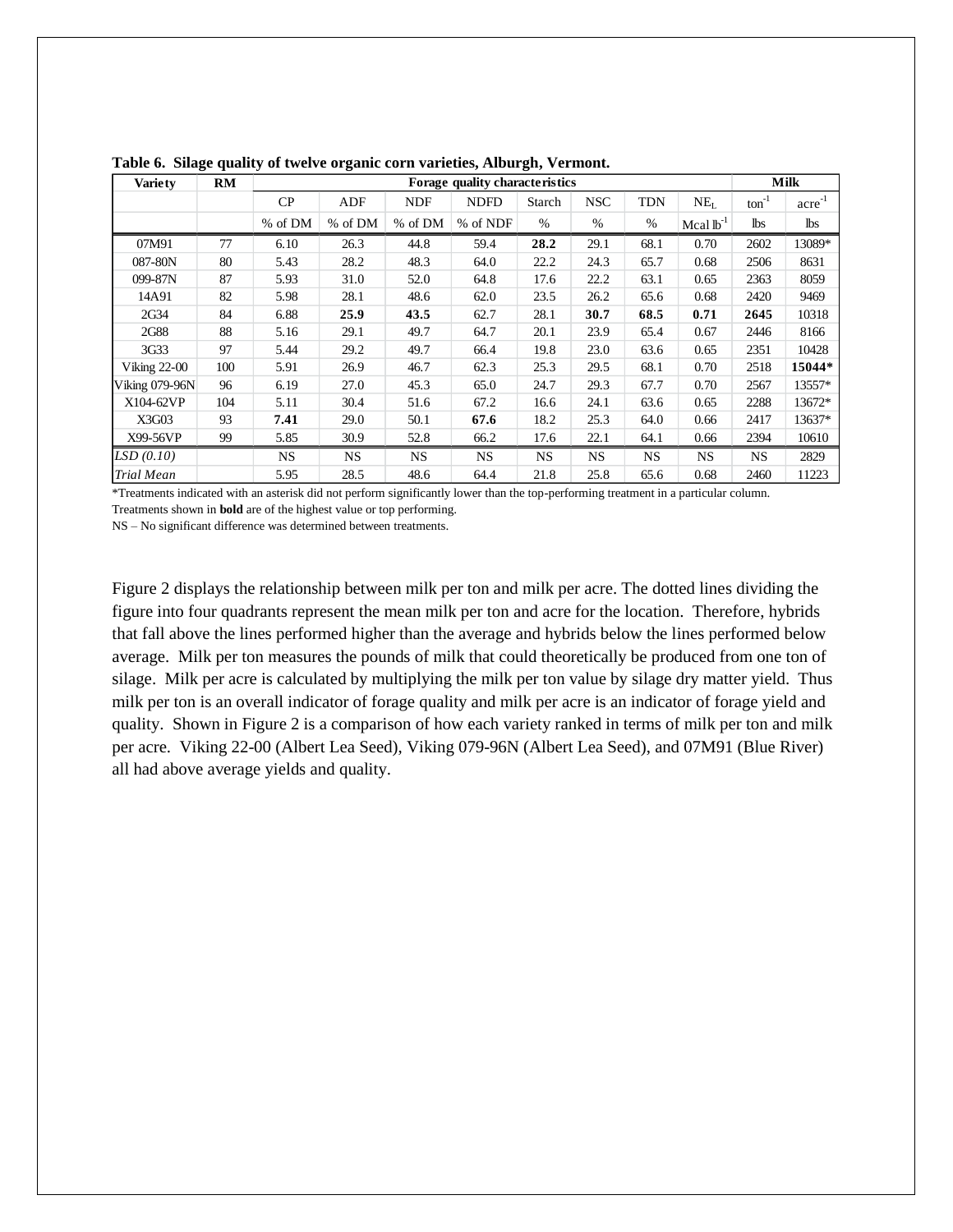

**Figure 2. Relationship between milk per ton and milk per ac-1 for organic corn silage varieties grown in Alburgh, VT.** *Dotted lines represent the mean milk per ton-1 and milk per ac-1 .*

## **DISCUSSION**

It is important to remember that the results only represent one year of data. 2013 was a particularly challenging year for growing organic corn, there were several crop failures. This organic corn trial was planted in early June and was followed by a prolonged period of wetness that was marked by 9.23 inches of rain, 5.54 inches higher than normal, which flooded the plots and reduced seed germination. The saturated soils inhibited our ability to use mechanical tillage which allowed for increased weed pressure. These conditions resulted in loss of plots and for those that survived resulted in reduced yields. The mean yield for 2013 was 13.1 tons  $ac^{-1}$ , which was 8.4 tons  $ac^{-1}$  lower than the mean yield in 2012 (21.5 tons  $ac^{-1}$ <sup>1</sup>). Interestingly there were still several varieties that were able to produce exceptional yields even under severe weed pressure. These varieties ranged from 77 to 104 days for relative maturity. Varieties that have a high level of early season vigor and compete well against weeds and other stresses will be highly advantageous to organic farmers.